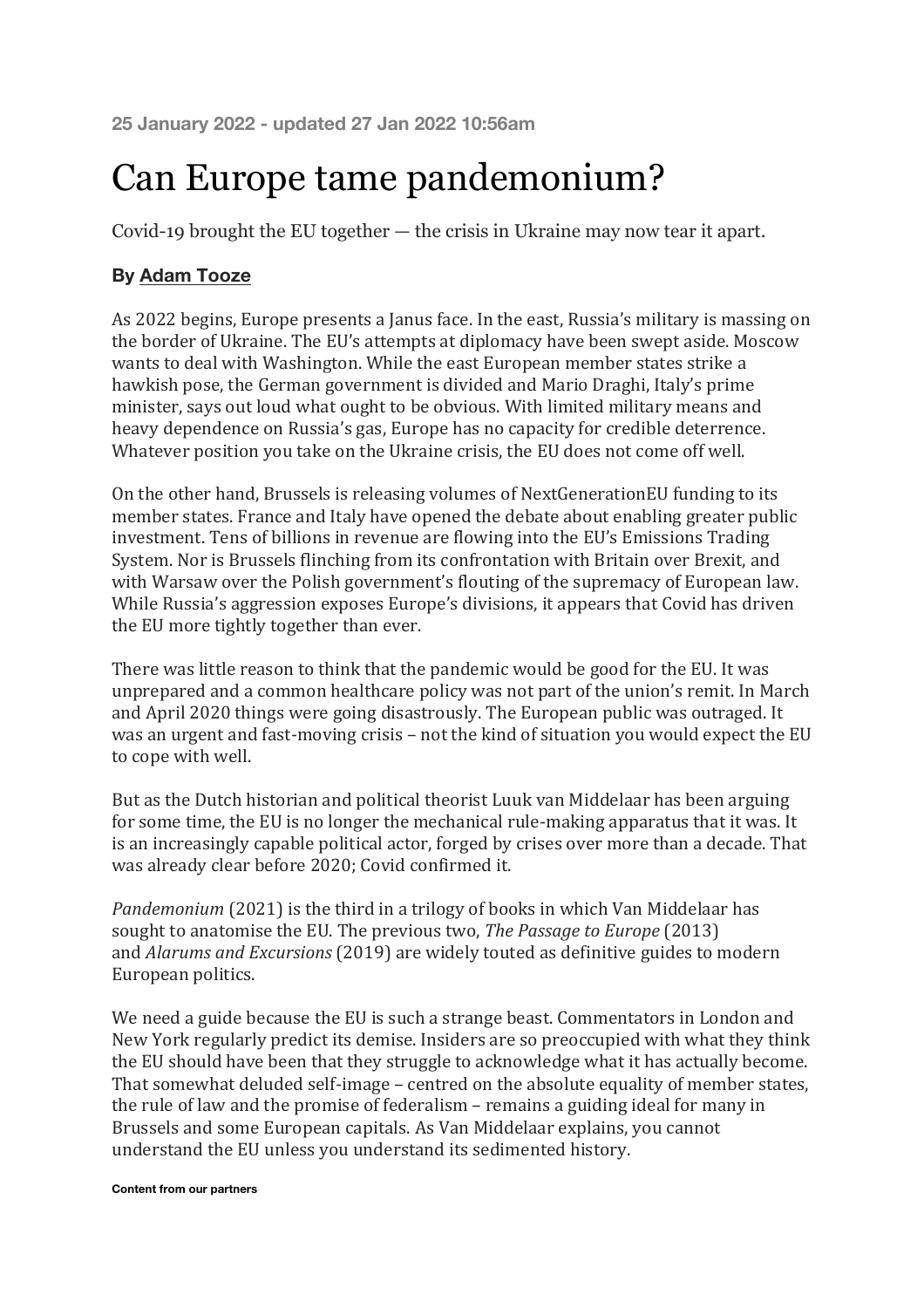The first layer, and the one still regarded most fondly by many modern Europeans, is the foundational phase of the 1950s and 1960s, in which the patron saints, led by Jean Monnet, rescued Europe from its nightmarish past. By Van Middelaar's reading, they did so by a canny politics of depoliticisation, translating Europe's violent history into interminable negotiations over trade, raw materials and farm subsidies. The core institutions of Brussels, notably the Commission and the parliament, date from this period and they honour its legacy with the idea of the so-called community method.

It was a great success story, but one that was coddled by US commitment to the Cold War. If questions of hard power and security arose, they could be handed off to America and Nato. In 1989-91 the Community was shaken to its foundations by the collapse of Soviet power in eastern Europe and the reunification of Germany. This required a frantic burst of nation-on-nation bargaining from which emerged a twin-track EU. On the one hand the process of monetary union led to the creation of Europe's most powerful federal institution, the European Central Bank. On the other, national governments led by France and Germany entrenched their power in the European Council, which in 2009 acquired a permanent, full-time presidency. Power at the European level now lay with a conclave of nation-states, rather than the Commission not what the patron saints of Europe had in mind. This has created a fundamental cognitive dissonance.

When Angela Merkel was tactless enough to expound the new realities in her Bruges speech in 2010 by calling for leadership by the Commission (the community method) to be supplanted by coordinated action by national governments and parliaments, she caused a scandal in *bien pensant* Europe. Against the backdrop of the failed European constitution in 2005, for Van Middelaar, a Dutch liberal, the effort to stifle Merkel and Brussels' refusal to accept what Europe is becoming are the death agony of an old order. The future belongs to her vision of a Europe of states.

Merkel was vindicated by the shocks that rocked Europe from 2008: Europe's third age, the age of crises, the age of what Jean-Claude Juncker called polycrisis. Russia's war with Georgia in 2008, followed by the collapse of Lehman Brothers, the eurozone debacle, the first Ukraine crisis, the migration crisis, Brexit, Trump's abandonment of Europe – these were the turbulent prologues to the pandemic and increasing tension with China, which are the focus of Van Middelaar's latest book.

For Van Middelaar – who served in the cabinet of Herman van Rompuy, the first fulltime president of the European Council, between  $2010$  and  $2014$  – the age of crises has permanently buried the founding mythology of Europe. The idea that politics is the drafting of a system of rules to govern historical change has been exposed as a dangerous snare. What is needed is a Europe that is capable of responding to existential challenges, rallying a public and governing in the face of uncertainty. Driven by crisis and facing unpredictable hazards, the EU has, Van Middelaar argues, emerged as a community of fate. It is a community that can no longer pretend to be the local realisation of the universal values of the UN. It has come into its own as an entity with its own distinct and selfish interests, and as such it has finally become a vehicle for *raison d'état* in the classic sense.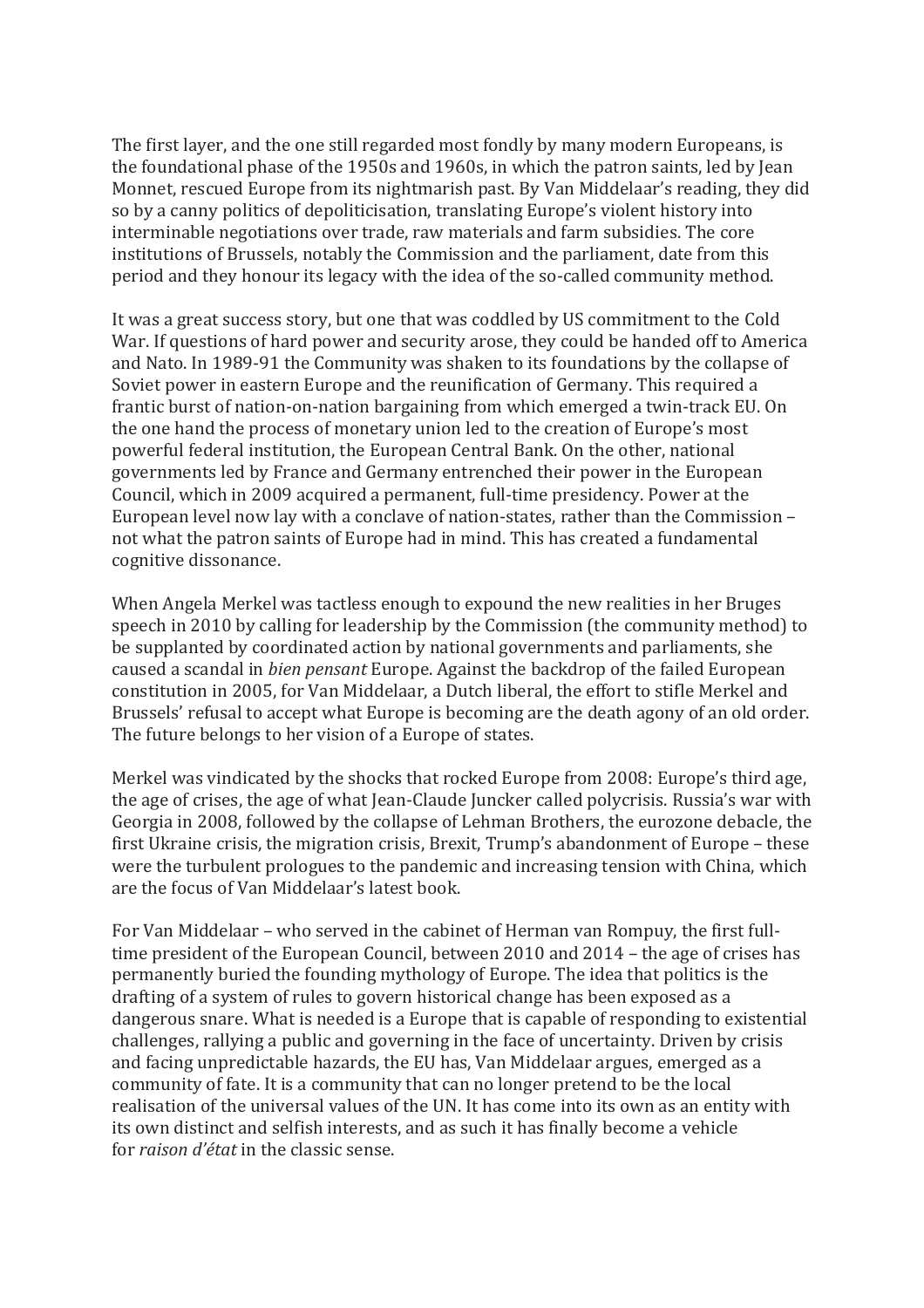For Van Middelaar this maturation of the EU is overdue. He admits that depoliticisation in the aftermath of the Second World War fulfilled a historic role. But it was the result of particular circumstances: a reaction to the trauma of two world wars, and a creature of US hegemony after 1945. Under those conditions Europe was able to reduce politics to administration. The heyday of neoliberalism in the 1990s gave the politics of rules a new lease on life. But by the 21st century, clinging to that model was a sign of immaturity. It is well past time for Europe to affirm its identity and assert its interest with concerted strategy.

Van Middelaar's argument, as in his earlier works, flows elegantly and forcefully. But as an account of European politics today, it has telling blind spots. One is tempted to say that it falls victim to the logic it diagnoses. It has been caught and overtaken by history.

Van Middelaar's retelling of Europe's financial problems in the spring of 2020 is depoliticised and sugar-coated. The situation was more dangerous than he allows. The resistance, led by the fiscal conservatives in the Dutch government, to the coronabonds that had been proposed by France, Italy, Spain, Portugal and Ireland threatened to hurl Europe back into the darkest days of the eurozone crisis. The escape was narrow and heavily dependent on backroom manoeuvring between Berlin and Paris. Flanking support was provided, as it was between 2008 and 2012, by the US Federal Reserve. Though Europe has avoided an unemployment crisis, its recovery has been much slower than that of US.

The current crisis in Ukraine cruelly exposes the very limited degree to which Europe has actually developed as an independent geopolitical actor. This is both a matter of resources and of internal resolve. With the Biden team having restored normality in Washington, the Scandinavian and eastern European EU members are only too happy to pursue containment of Russia in alliance with more hawkish forces in Nato. France and Germany, though reluctant to pursue a hard line against Putin, lack a credible alternative. And neither hawks nor doves have a near-term alternative to reliance on Russian gas.

Van Middelaar's failure to anticipate the Ukraine crisis is less surprising, however, than his omission altogether of what the EU would no doubt regard as its distinctive achievement in handling the Covid crisis: how it responded to the shock while maintaining its strategic focus on the climate crisis. *Pandemonium* is a short book but it is remarkable that Van Middelaar can write about Europe in 2020-21 without underscoring the central importance of climate policy.

This isn't a minor omission. The Green Deal is essential to every aspect of the EU's selfunderstanding. Its economic policy, its social policy, its revenues and expenditures – even its foreign policy – all refer back to the climate issue. The EU took ownership of the environmental in the 1990s, the period that Van Middelaar rightly identifies as the formative moment of the modern European project. In the face of US withdrawal, the Europeans upheld the Kyoto Protocol. There would be no Cop process as we know it without Europe. Europe has been a test bed for the renewable energy technologies and carbon pricing. Faced with the threat of a populist right, environmentalism has become the mantra of centrist Europeans both in Brussels and in national capitals. The hallmark of the European crisis response in 2020 was not improvisation but the opposite. Unlike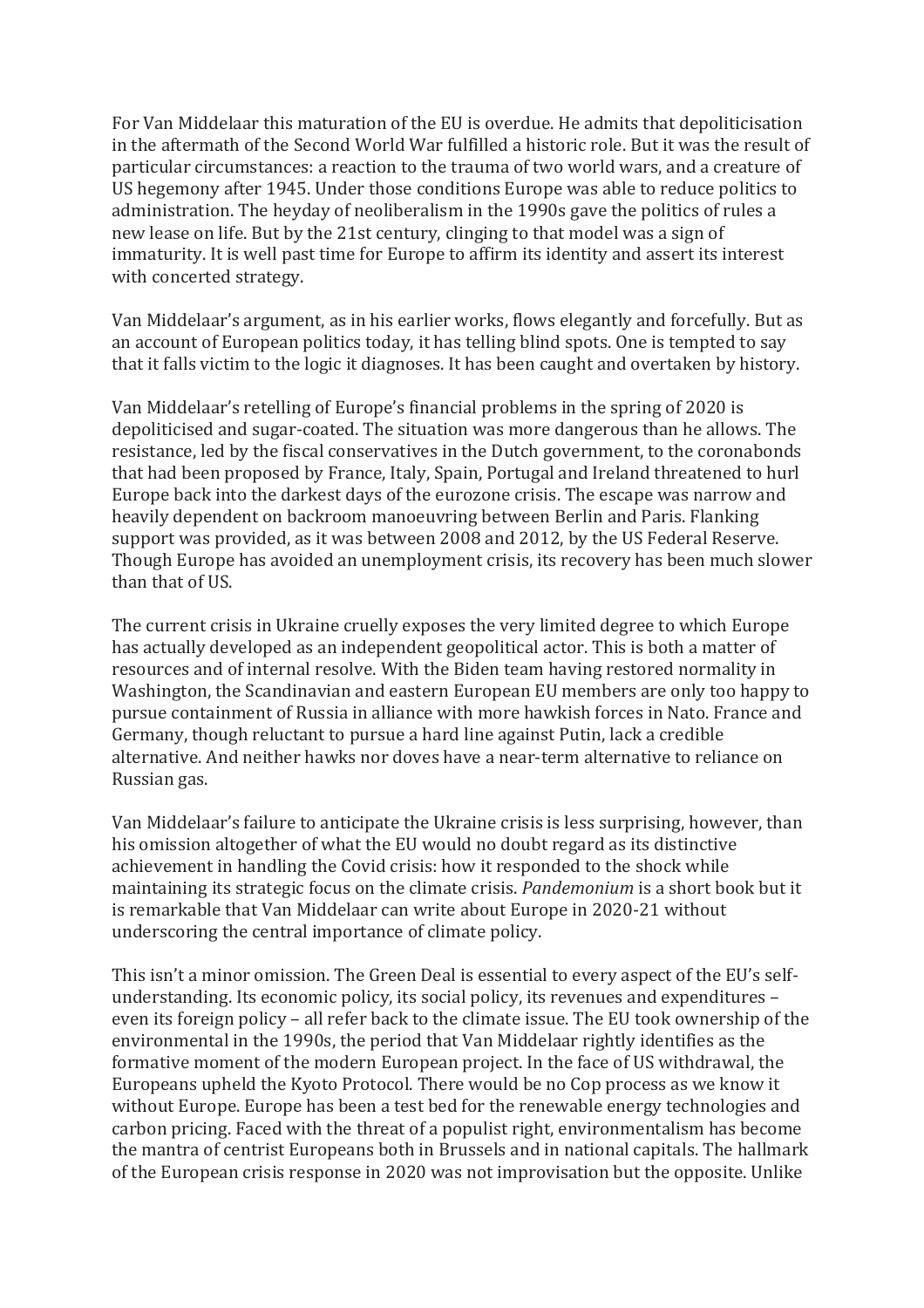the response in the US, where cash was doled out to maintain basic social cohesion, the foundation for common European action was a focus on digital modernisation and climate. This is not incidental. In the eyes of sceptical north Europeans, it is crucial to legitimising the common funding of the NextGenerationEU programme.

Of this central organising theme of Europe's politics, there is no mention in *Pandemonium* – or, for that matter, in Van Middelaar's earlier works. How is this to be explained? What does it mean that books reputed to hold the key to grasping European situation should omit the centrepiece of politics in Europe today?

A degree of historical distance is part of Van Middelaar's method. As his Latinate titles suggest, to grasp the return of history he wants us to stand far back. Van Middelaar's books are studded with references to the 17th and 18th centuries, the classical age of European political theory; Defoe has more entries in the index than Frans Timmermans. It is from this high vantage point that Van Middelaar can declare that the EU is finally meeting the challenge of modern politics. The price you pay is that the past, rather than the immediate exigencies of the 21st century, provides the template. The question of how to create a continent-wide public has a deep genealogy. Defining Europe's interests in relation to China fits a conventional template of *Realpolitik*. But environmental politics isn't part of the classical repertoire.

Indeed, Van Middelaar's analysis of two types of politics – rule-bound and event-driven – seems designed to exclude the challenge of climate change. Between the belief that history follows a regular pattern that can be governed by rules and regulations, and the view that history is a series of unpredictable events to which politics must respond with timely improvisation, where does climate fit?

Climate politics is based on the advice of scientific models based on law-like regularities. The relationship between GDP, energy intensity, carbon intensity and emissions is the foundation of policy. But climate forecasting is a continuous demonstration of our ignorance rather than a confident assertion of knowledge. No one imagines that we can simply set policy and follow a safe path to climate stabilisation. But nor can we rely simply on improvisation. We need to make a gigantic series of investments and institutional changes, sustained over decades. Climate policy fits neither of Van Middelaar's ideal types of European policy.

But, once one examines the climate case more closely, one can't help wondering whether Van Middelaar's dichotomies of rule-bound and event-driven politics can grasp the history of the pandemic either. After all, coronavirus wasn't really an exogenous shock that came out of nowhere; it was a predicable upshot of economic development and globalisation. It should have been anticipated. Once the crisis struck, scrambling responses that were based on improvisation and could not be supported by reliable and robust advice proved impossible to sustain.

The pandemic was for many observers an accelerated and terrifying harbinger of other environmental crises to come. That, indeed, was part of the shock for the EU. Unlike the Trump administration, Brussels, Berlin and Paris began 2020 thinking they were meeting the challenge of the Anthropocene that would be addressed at Cop26 in Glasgow later that year. Instead, they were blindsided by a disease that came out of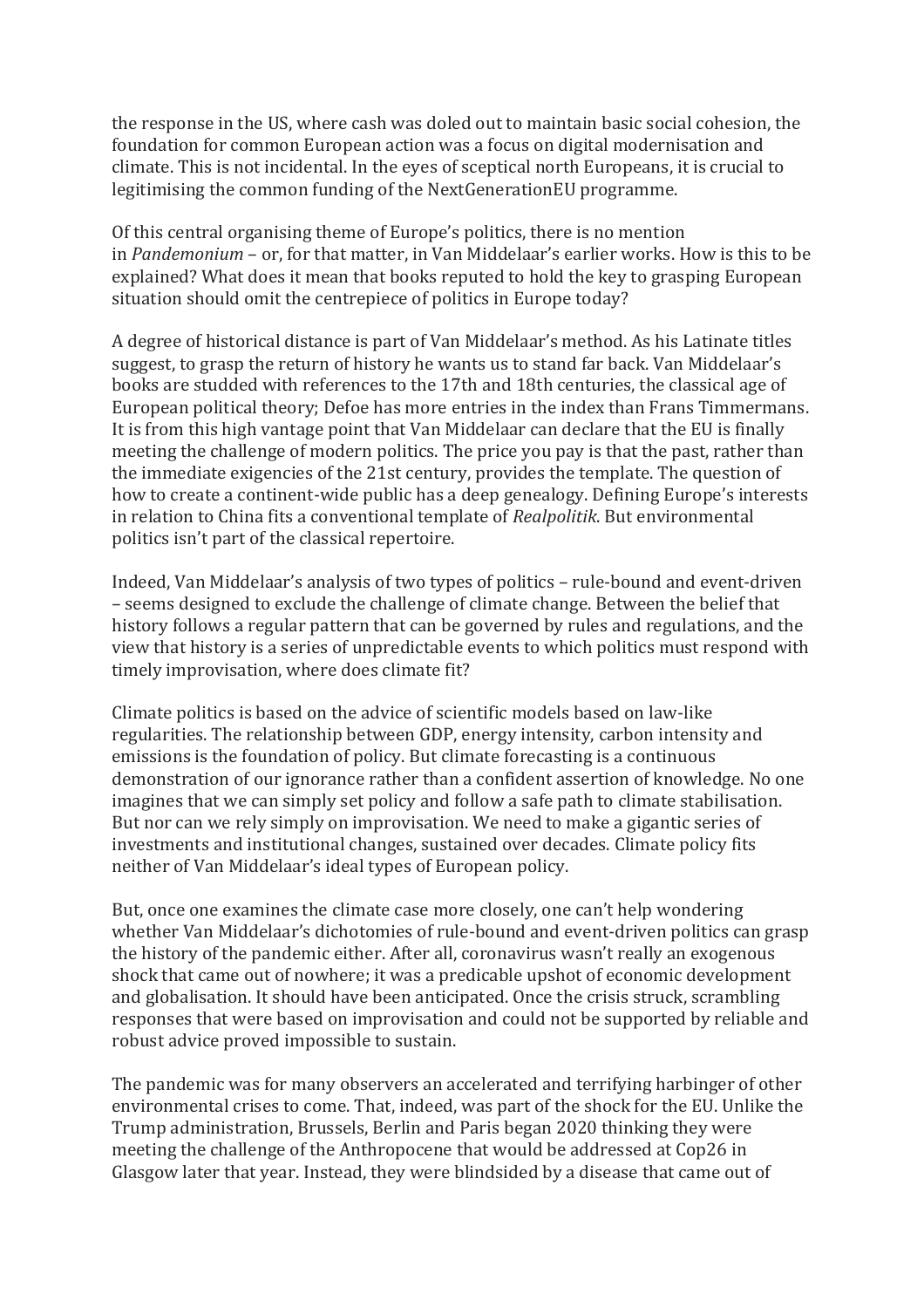China and spread in a matter of weeks. It was not by accident that the pandemic led Brussels to double down on climate; as soon as the first wave had passed in the summer of 2020 the focus shifted back to net zero and climate diplomacy. At the level of Europe's political narrative, acting on climate was part of the response to the pandemic. It was a way of demonstrating the EU's commitment to forestall and manage future shocks.

But if both climate change and pandemics are not simply random shocks but events with complex causation that require not improvisation but an organised and systematic response, the same is true for the 2008 financial crisis and the eurozone debt crisis. It is also either naïve or self-serving to suggest that the recurring bouts of tension with Russia are a historic surprise. And the same is true for Europe's uncomfortable position between the United States and China. This tension may generate "events" like the current clash with Beijing over Lithuania's recognition of Taiwan, but that conflict is itself the predictable result of structural change. Going back to the period between 1945 and 1989, European integration was never as geopolitically innocent as Van Middelaar suggests. In the confrontation with the Soviet bloc the Europeans were no mere freeriders on the US's deterrent. West European integration was part of the Cold War front. One should not confuse the demilitarisation of the 1990s with the earlier history of Europe. Until 1995 even the Dutch maintained a Nato armoured corps.

Viewed through the prism of climate, all the historical shocks that explode into Van Middelaar's narrative as drivers of event-filled politics are not exogenous disruptions but the result of obvious causal chains. The crisis that engulfed Dutch real estate and destroyed its banking sector in 2008, to give one example, was not an earthquake. To treat such a crisis as an unpredictable "event" – rather than the result of the lopsided aftermath of social democracy in the Netherlands – is to indulge in euphemism.

Between the polar extremes of history as law-like automatism and history as unpredictable event that structure Van Middelaar's account, what is missing is a notion of history as process: qualitative, one-off, irreversible change, governed by a complex and at times opaque but nevertheless undeniable causality.

Van Middelaar doesn't deny the existence of this kind of historical logic, but in *Pandemonium* it is never part of the analysis. And if, as Van Middelaar observes, notions of politics are tied to notions of historicity, then this is the missing piece in his image of European politics. The counterpart to a conception of history as process is a conception of politics not as rulemaking or ad hoc improvisation, but as project  $$ concerted action organised around a long-term goal, a historical vision, and a set of social interests. Once upon a time it was the idea of a project that defined social democratic, Christian democratic or Eurocommunist politics. Different visions of climate politics fill that space today.

What the EU is trying to concentrate its resources and political capital on is climate and digital modernization. That is what both Brussels and many national governments hope will give them their raison d'être and strategic mission. The project is backed by hundreds of billions of euros in investment in the energy transition.